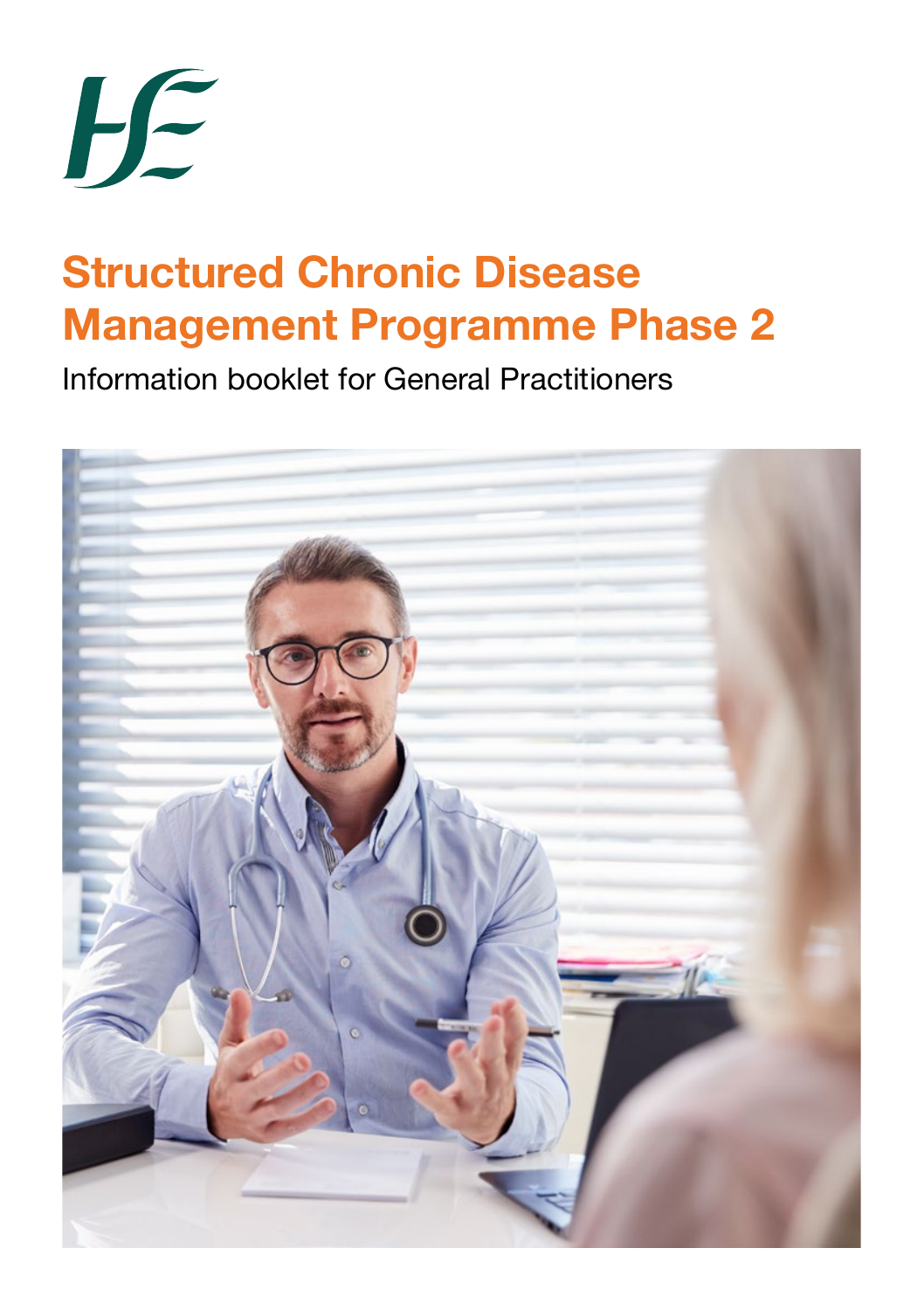## **About this booklet**

This booklet tells you about the Structured Chronic Disease Management Programme. It includes information about:

- $\cdot$  how you can sign up (page 4).
- the three programme components (pages 5-12)
- what patients are eligible under each programme (page 5)

### **What is the Structured Chronic Disease Management Programme?**

The Structured Chronic Disease Management (CDM) Programme aims to prevent and manage patient chronic diseases using a population-approach. It helps you identify and manage GMS and GP visit card patients at risk of chronic disease or who have been diagnosed with one or more specified chronic diseases (listed on page 9).

The programme is being implemented over four years.

As per the 2019 GP Agreement, the introduction of an integrated model of a structured Chronic Disease Management Programme in General Practice is to be introduced in two phases.

## **Phase 1**

This phase began in 2020 with the Structured Chronic Disease Treatment Programme. It started with patients aged 75 years and over who have a diagnosis of one or more specified chronic diseases. In July 2020, it expanded to include patients aged 70 and over, and a modified programme was introduced to facilitate remote reviews during the COVID-19 pandemic.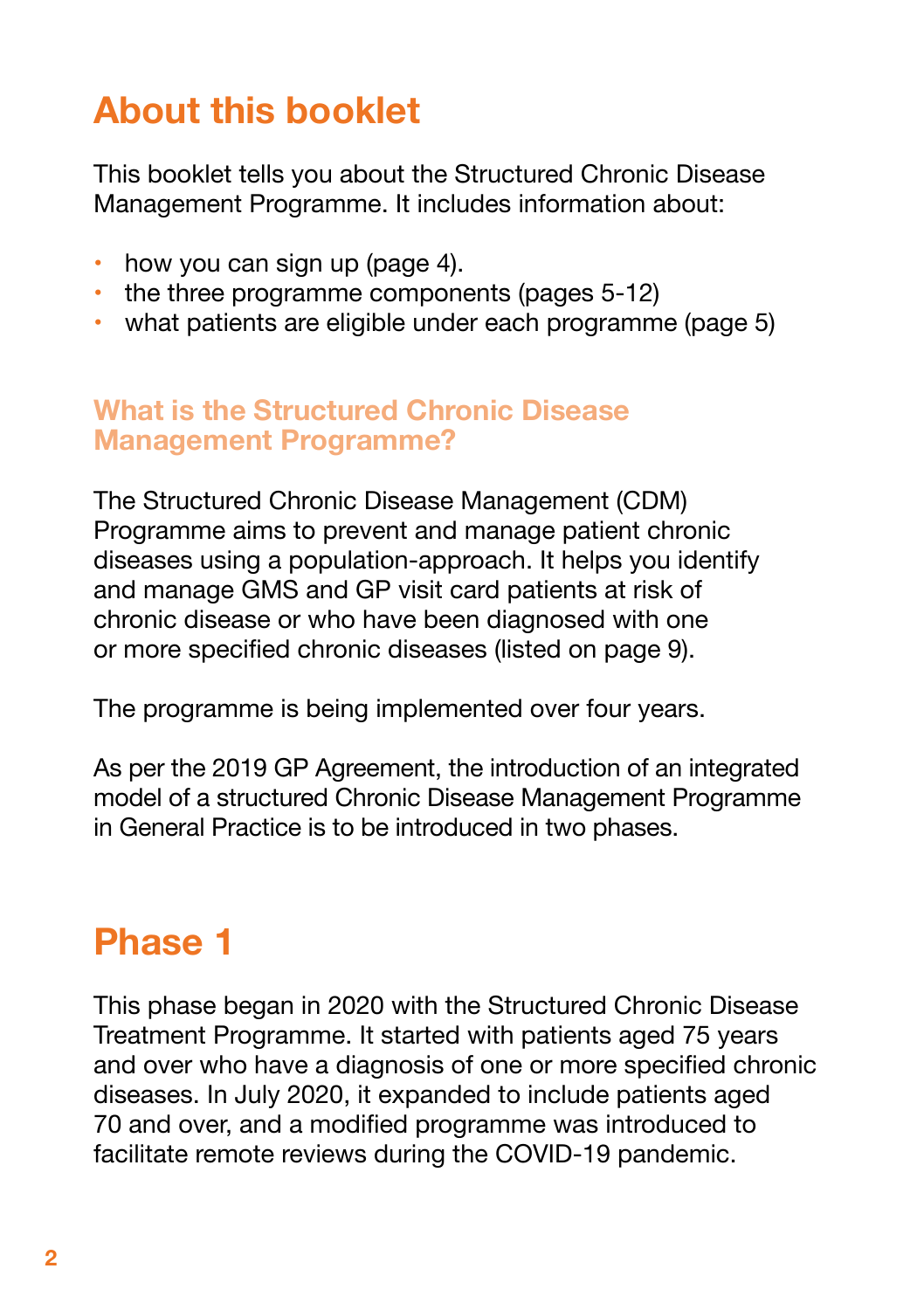## **Phase 2**

#### **Phase 2 does two things:**

- • It extends the age group for the Structured Chronic Disease Treatment Programme.
- It introduces two new components to the programme (more about these on page 5).

The programme will continue to be rolled-out to different age groups over the next few years.

## **Benefits to you**

- You can offer your patients access to a programme that will likely improve how they manage their health.
- You can use the CDM software to monitor your patients' conditions, specific to the relevant chronic diseases listed on page 9.
- You will be paid in line with those payments agreed as part of the GP Agreement (2019).

## **Benefits to your patients**

- Patients will benefit from early detection of risks for developing chronic disease.
- They will also benefit from early detection of complications or new conditions, which reduces the risk of worsening health, hospital admissions or both.

They will be better able to manage chronic disease conditions.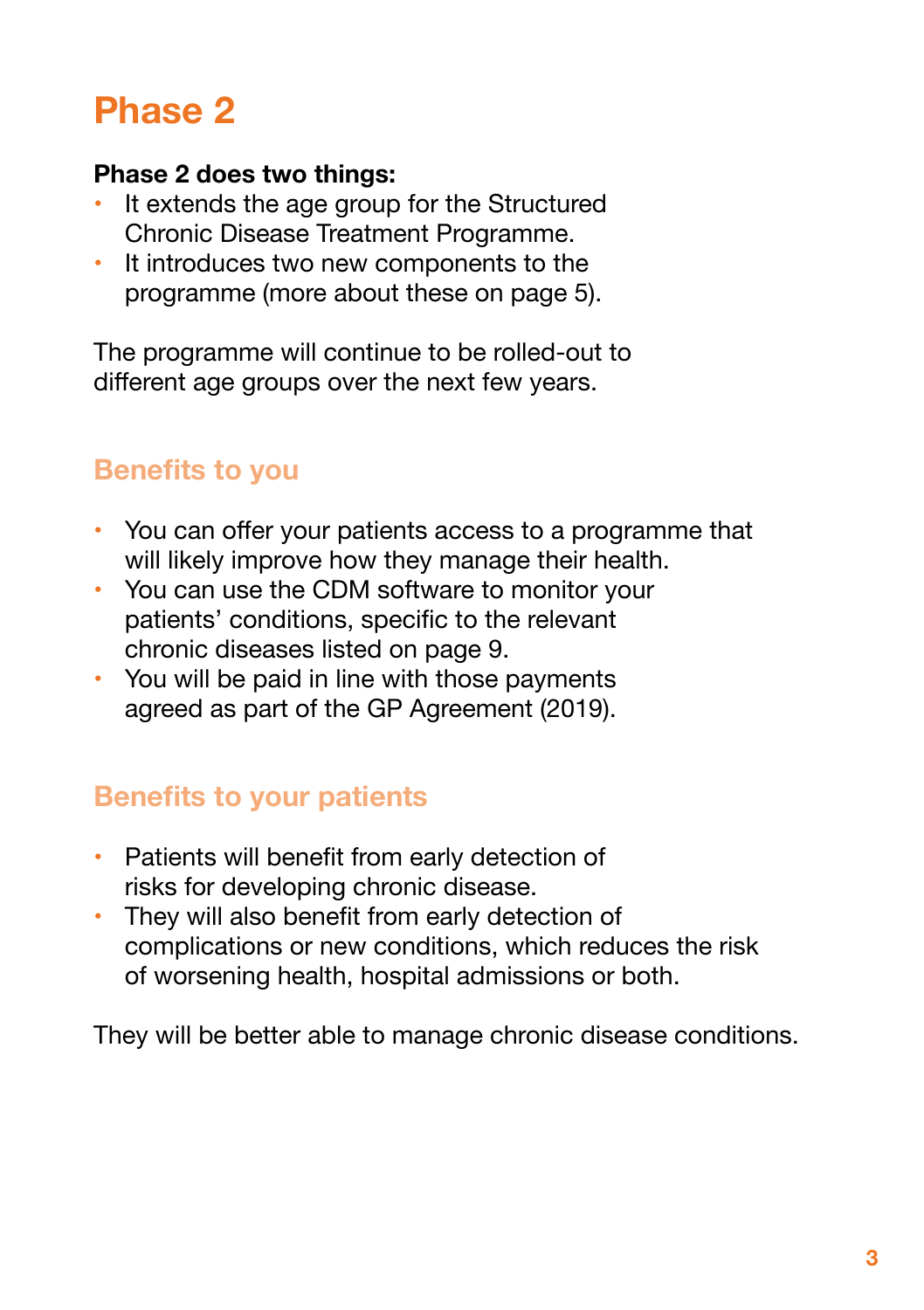### **How do I sign up to provide the Structured CDM Programme?**

#### **You will need to do two things:**

- sign up to the new GP Agreement (2019) and
- opt in to the programme by returning the opt-in form available at the link provided in HSE Circular NCO-01-2022. You can find a copy of this circular on the GP Suite.

Each individual GP must opt in to the programme prior to commencing a CDM review, even if the CDM software is already on the GP practice management system.

#### **Three things then happen:**

- The National Contracts Office (NCO) acknowledges receipt of your opt-in form.
- The HSE will notify the vendor of your GP practice management system that you have agreed to take part in the programme.
- Your vendor updates your practice software to include the CDM system.

Every CDM review includes a key date. This key date is the date on which the CDM review is created, not the date you submit it to the HSE. This is important to know because you must opt in to provide the CDM programme prior to commencing the registration of patients and commencing patient reviews to ensure remuneration for such reviews.

#### **What are the components to the Structured CDM Programme?**

#### **There are three components within the Structured CDM programme:**

- Opportunistic Case Finding Programme (OCF)
- • Structured Chronic Disease Treatment Programme
- • Annual Chronic Disease Management Prevention Programme (PP)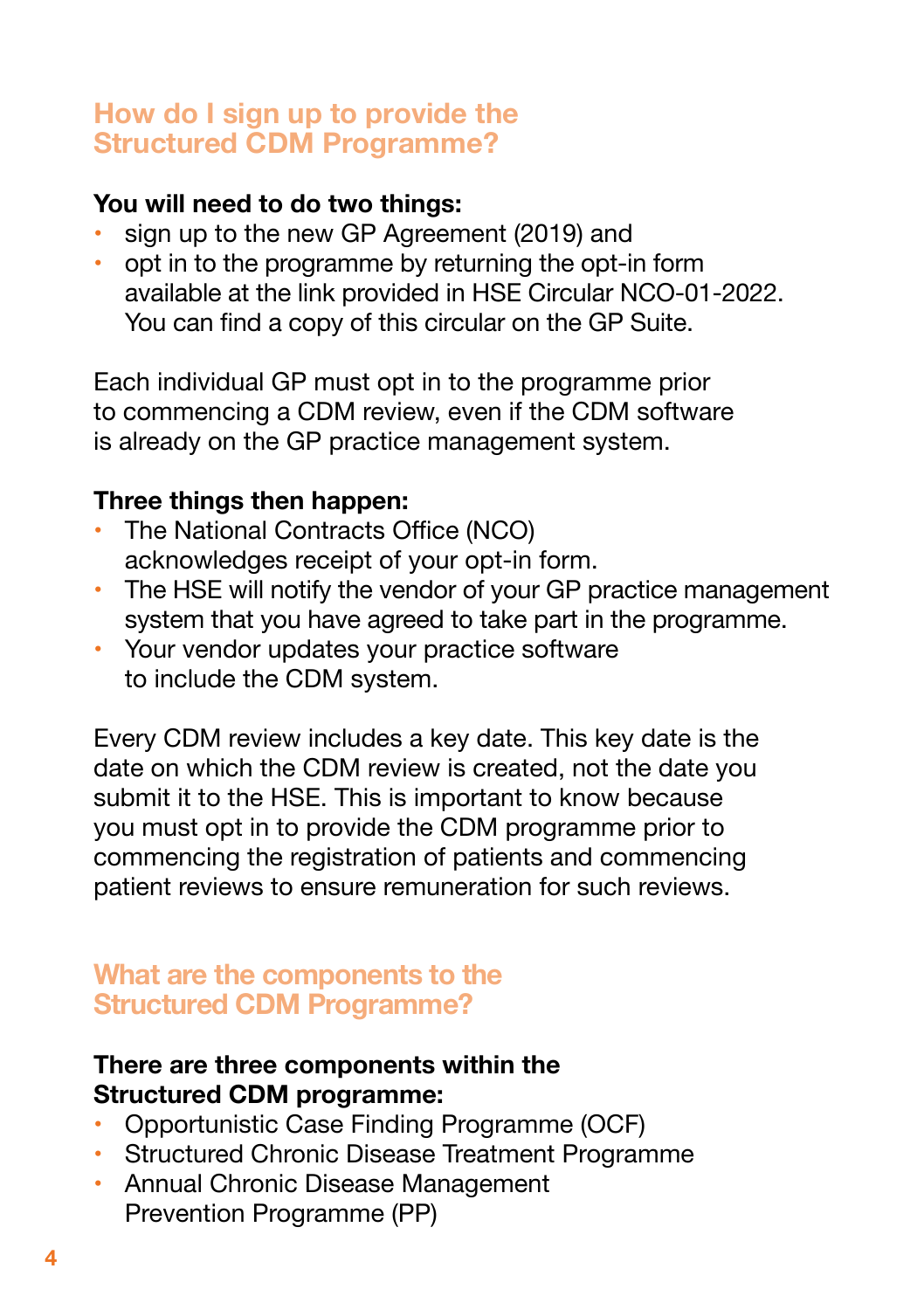## **What patients qualify under each of the programmes?**

Different patients, determined by age, qualify for different components of the programme, depending on the year. You can see this in the following table.

#### **CDM Phasing Table**

| <b>Programme</b>                                               | 2020               | 2021               | 2022                             | 2023                   |
|----------------------------------------------------------------|--------------------|--------------------|----------------------------------|------------------------|
| Structured<br><b>Chronic Disease</b><br>Treatment<br>Programme | Age 70<br>and over | Age 65<br>and over | All adults<br>age 18<br>and over | Programme<br>continues |
| Opportunistic<br>Case Finding<br>Programme<br>(OCF)            |                    |                    | Age 65<br>and over               | Age 45<br>and over     |
| <b>Annual CDM</b><br>Prevention<br>Programme (PP)              |                    |                    | Age 65<br>and over               | Age 45<br>and over     |

## **Structured reviews**

You can find information about how to schedule patient reviews in HSE Circular NCO-01-2022. Your practice software will guide you through the process. Your system vendor will provide a video and other training materials to explain how to use the CDM software. The Structured Chronic Disease Management reviews should be in the GP surgery, but due to the COVID-19 pandemic, they may be online or over the phone. The CDM Prevention Programme reviews should be in the GP surgery only.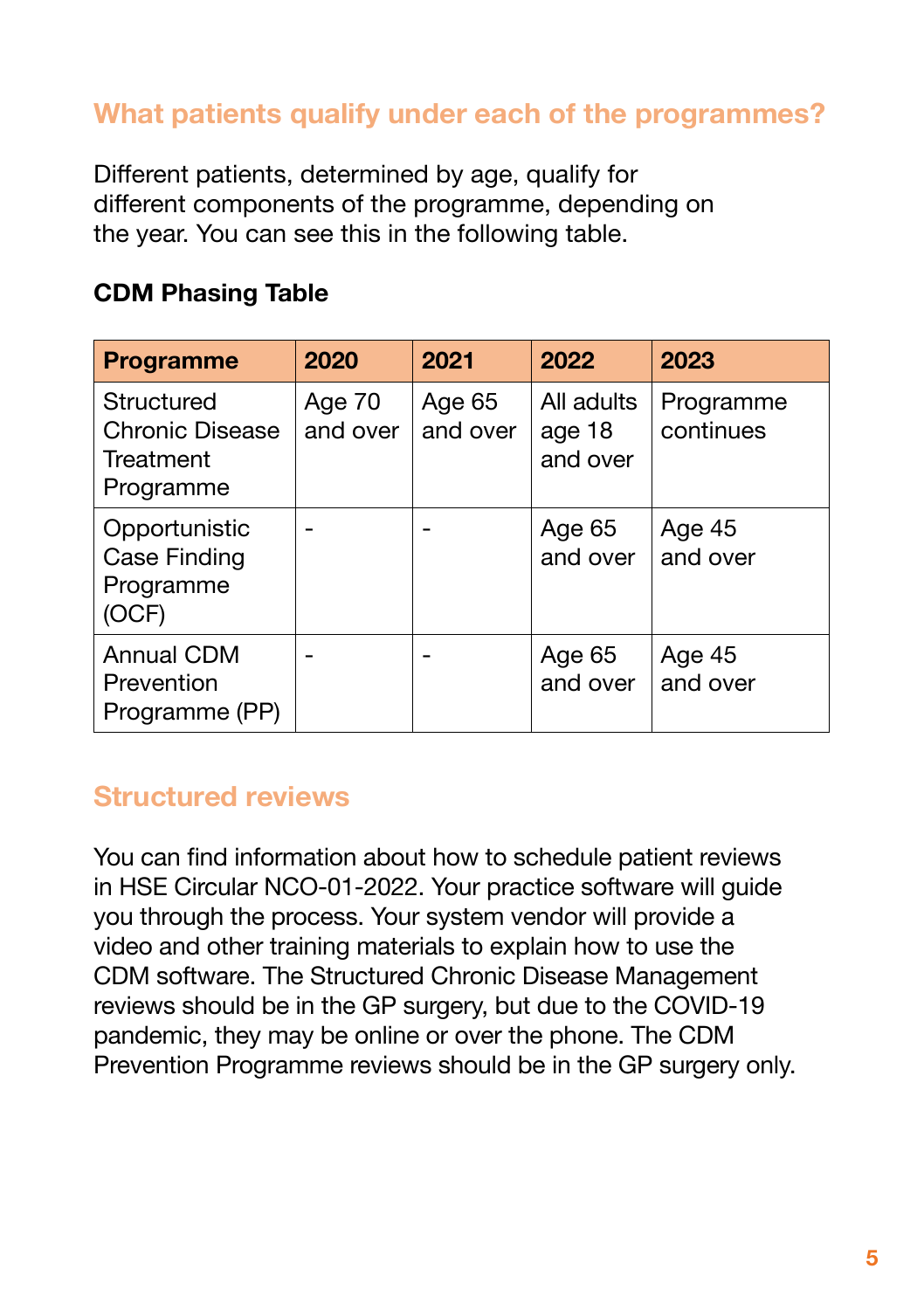## **Written care plan**

After each review under the Structured Chronic Disease Treatment Programme and CDM Prevention Programme, you must give the patient a written care plan. In it, you should have recorded a list of agreed goals that will help the patient become actively involved in the management of their chronic disease or risk factors.

#### **The aim of the care plan is to:**

- help the patient be more aware of how to recognise if their condition is deteriorating
- provide tips to help the patient respond to deteriorating conditions, helping them develop and use an action plan
- actively support the patient to stay in their community.

## **Opportunistic Case Finding (OCF) Programme - GP Surgery Based Programme**

The OCF programme is for new patients who have not previously been diagnosed as having a chronic disease. The programme is for patients who you suspect may have an undiagnosed chronic disease or those at risk of developing one. Please see the CDM Phasing Table on page 5 for the eligible patient age group per year.

### **What does the programme involve?**

OCF assessments take place on an opportunistic basis; that is, when a patient attends for another issue.

Risk criteria can be applied and appropriate tests or assessments carried out to identify those with an undiagnosed chronic disease or those at risk of developing cardiovascular disease, diabetes or both.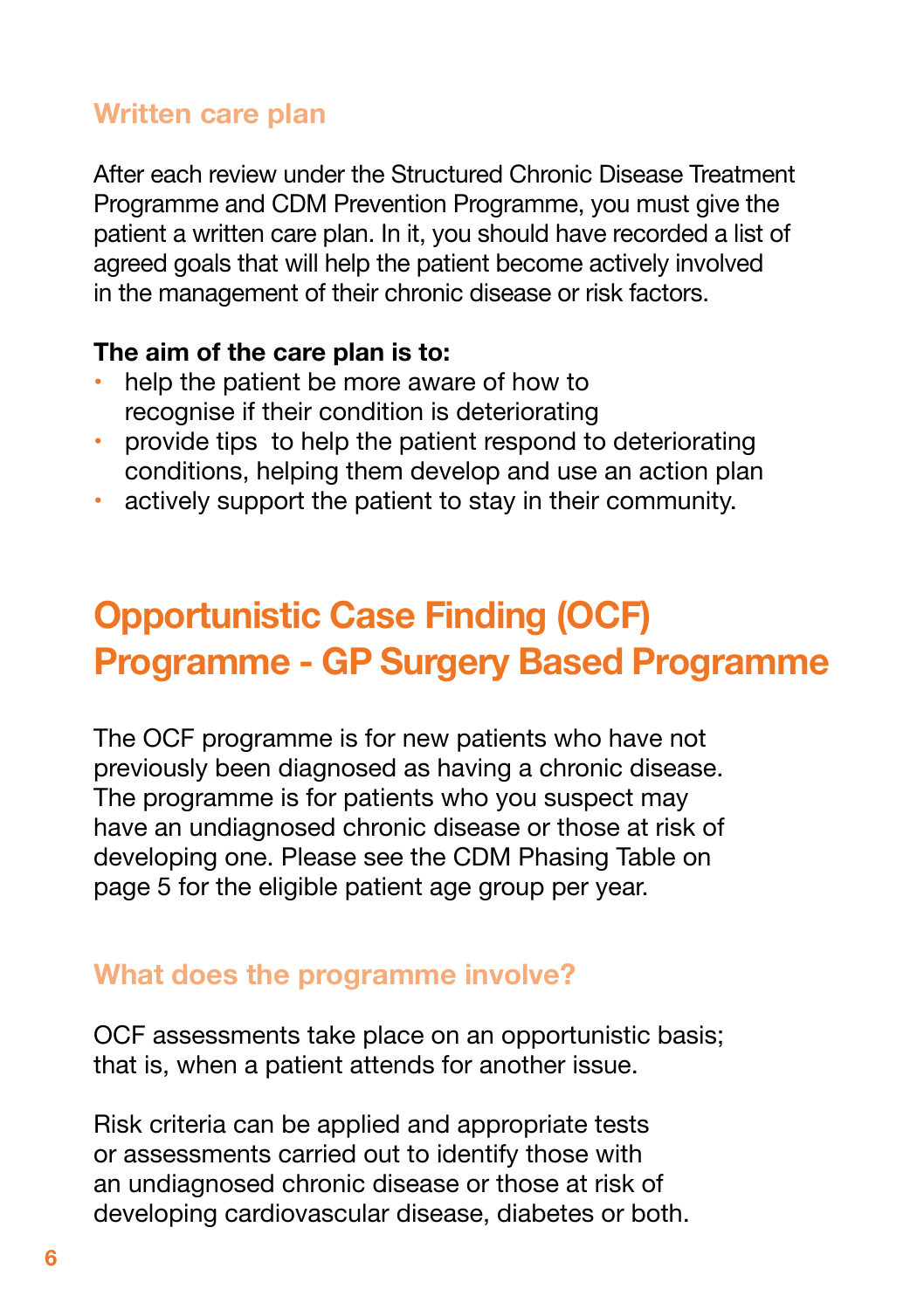When the patient has one or more of the following indicators, you perform an OCF assessment.

## **Indicators for an OCF assessment**

- $Hypertension >= 140/90$  mmHG
- Current smoking status
- $\cdot$  BMI  $\geq$ 30kg/m2
- Previous BNP greater or equal to 34 pg/ml or NTproBNP greater or equal to 125pg/ml
- Ethnicity White Irish, Irish Traveller, Other White, Black Irish, Black African, Other Black, Chinese, Other Asian, Other, Roma
- History of gestational diabetes
- • Dyslipidaemia that was previously recorded
- Moderate or severe chronic kidney disease (eGFR <60ml/min 1.73m2) that was previously recorded
- History of severe mental illness
- Other you must indicate a reason

## **How do I do an OCF assessment?**

Use the template in the GP software system to do an OCF assessment

In an OCF assessment, you carry out tests including:

- blood pressure
- • QRISK3 assessment
- blood tests: HbA1c and BNP levels
- renal function tests
- pulse rate and rhythm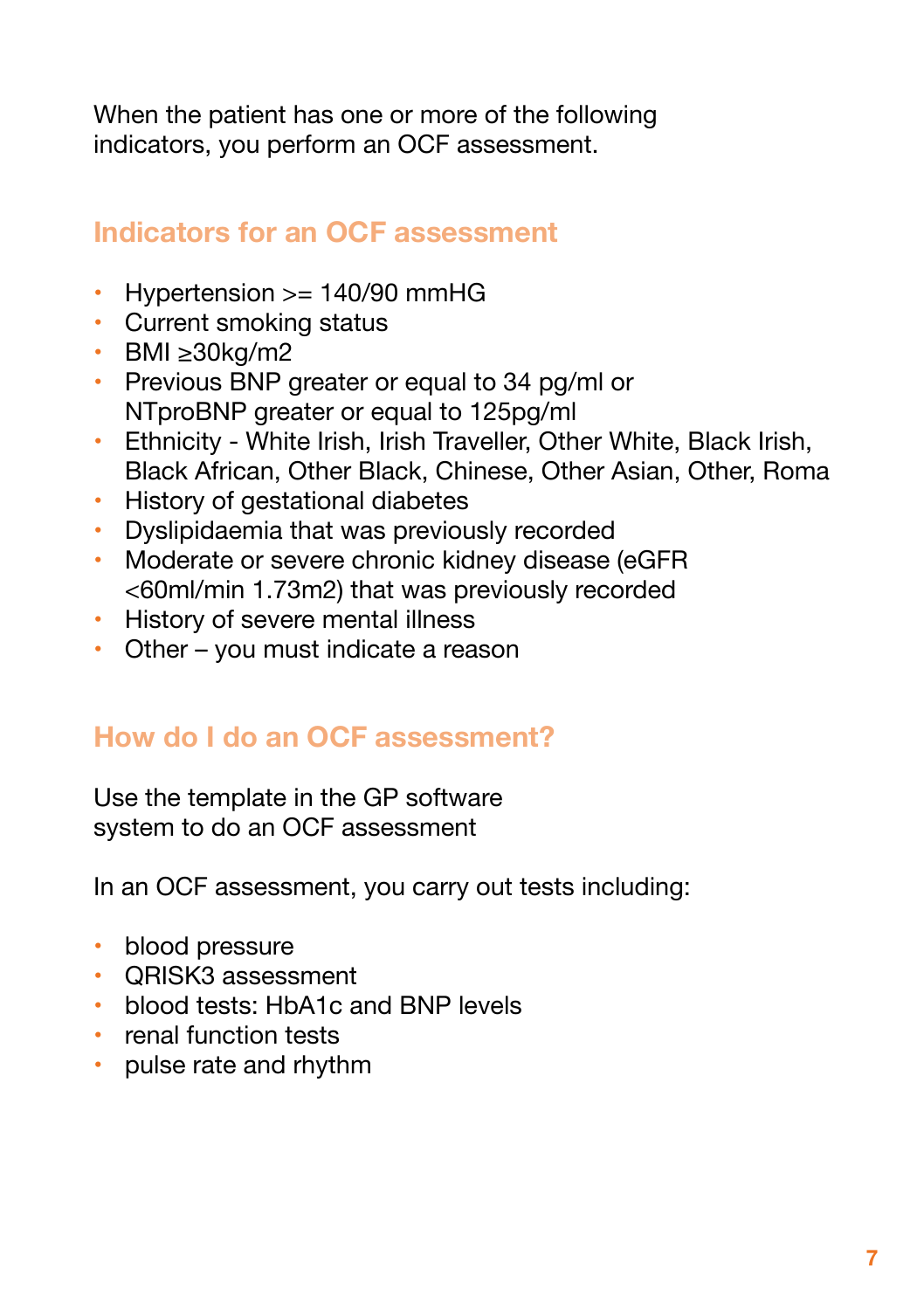## **What do I do based on OCF assessment outcomes?**

(Also Refer to Appendix 1 Flow Chart)

What you do based on the OCF patient assessment outcomes depends on a patient's risk of developing a chronic disease.

| <b>Patient's risk:</b>                       | Then you must:                                                                             |  |  |
|----------------------------------------------|--------------------------------------------------------------------------------------------|--|--|
| Low risk of developing                       | Repeat the OCF assessment                                                                  |  |  |
| a chronic disease                            | in no less than five years                                                                 |  |  |
| At risk of developing                        | Register the patient on the                                                                |  |  |
| cardiovascular disease,                      | <b>Annual CDM Prevention</b>                                                               |  |  |
| diabetes or both                             | Programme (PP)                                                                             |  |  |
| Diagnosed with a specific<br>chronic disease | Register the patient on<br><b>Structured Chronic Disease</b><br><b>Treatment Programme</b> |  |  |

## **Structured Chronic Disease Treatment Programme**

This programme is for patients who have a medical card or GP visit card and have a diagnosis of one or more of the listed conditions below.

- Type 2 diabetes
- • Asthma
- Chronic obstructive pulmonary disease (COPD)
- • Cardiovascular disease including:
	- Stable Heart Failure,
	- Ischaemic Heart Disease,
	- Cerebrovascular Disease (Stroke / TIA) and/or
	- Atrial Fibrillation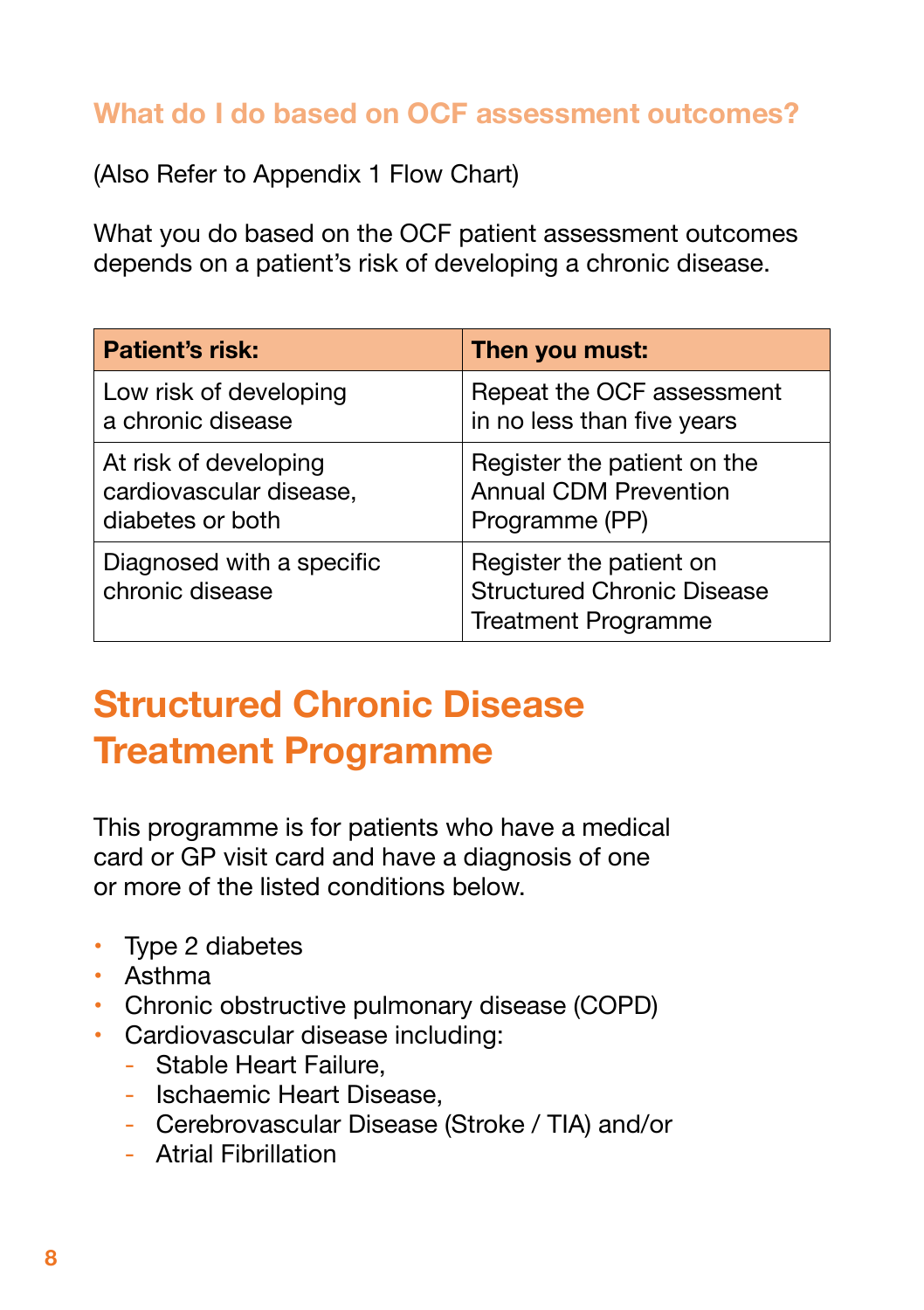#### **What patients should I register on this programme – and when?**

Please see the CDM Phasing Table on page 5 for the eligible patient age group per year.

#### **What does the programme involve?**

The programme includes two free structured reviews (Annual Review & Interim Review) in every 12 month period that a patient is part of the programme.

The 12-month period starts on the date of the initial CDM Treatment Programme Registration visit.

Each structured review includes one consultation with you and one with the practice nurse. The patient can see both you (their GP) and your practice nurse during the same review or separately at different times. There is no charge to patients for any tests carried out as part of the review. There should be at least four months between reviews.

#### **How do I manage patients referred from an OCF assessment?**

The first treatment programme review should be held within four months of the OCF assessment. Blood tests are not required for the first treatment programme review. However, if blood tests are more than 3 months old at the date of this first or any future Treatment Programme reviews they will need to be repeated ahead of the Treatment Programme reviews being undertaken.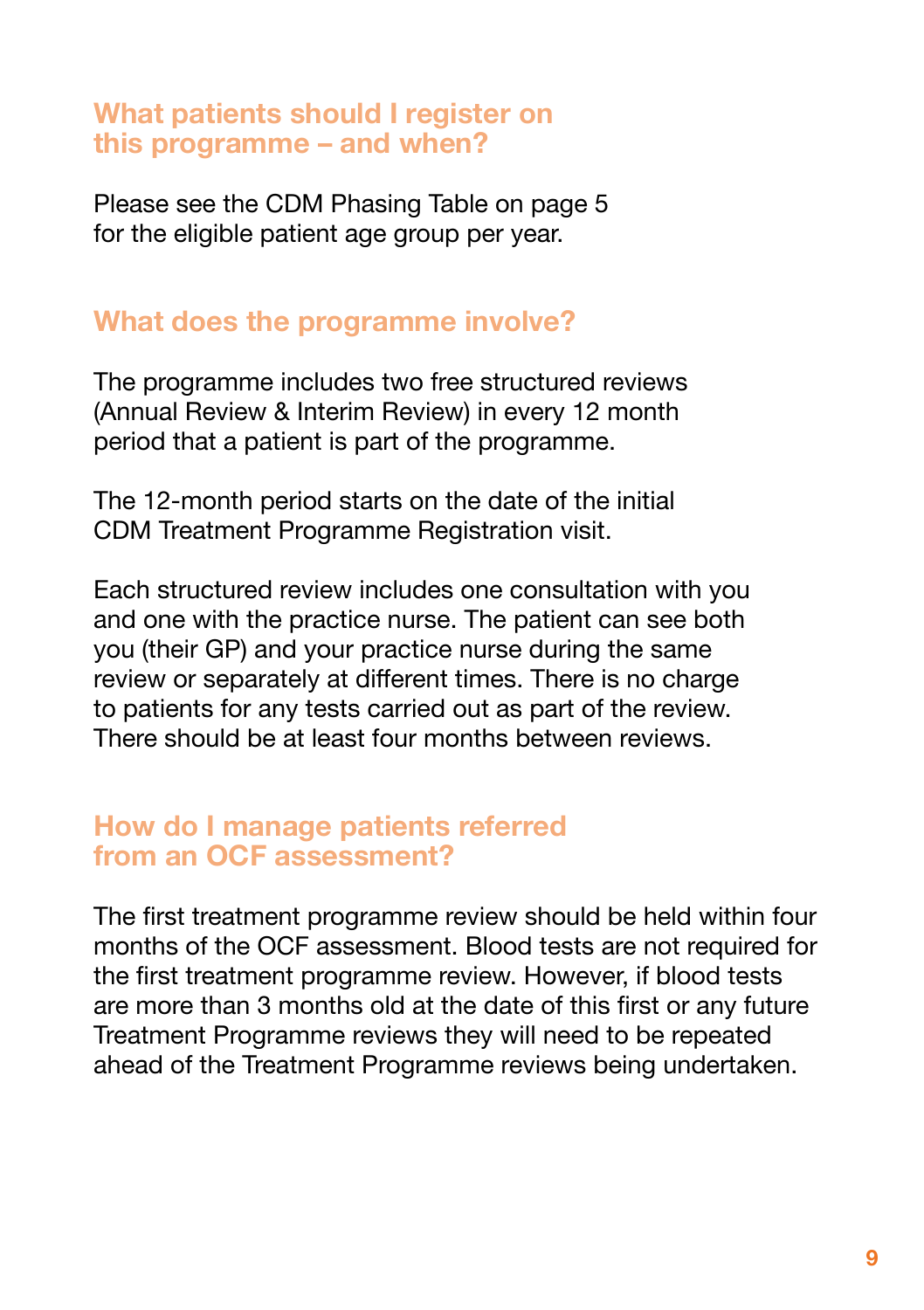## **When should reviews be scheduled?**

Following the first treatment programme review, the next review (interim review) should take place no earlier than 4 months after. If an interim review does not take place within the 12 month window the next review will be an annual review. All Treatment Programme reviews should take place with an interval of at least 4 months between each review.

For all subsequent reviews after year 1, you should follow the normal rules set out in the GP Agreement (2019) for the Structured Chronic Disease Treatment Programme.

## **Annual CDM Prevention Programme (PP) - GP Surgery Based Programme**

This programme is for patients at high risk of cardiovascular disease, type 2 diabetes or both.

The PP programme is for patients who have been referred from an OCF assessment as a result of one or more of the following:

- $ORISK3 > 20%$
- stage 1 hypertension BP 140/90 to 159/99mmHG with target organ damage
- stage 2 or 3 hypertension BP>160/100mmHG
- pre diabetes or previous BNP greater than 34 pg/ml (if previously recorded) or NT pro  $BNP \geq 125$  pg/ml (if previously recorded)

#### **What patients do I register on the Structured CDM Programme - and when?**

Please see the CDM Phasing Table on page 5 for the eligible patient age group per year for this programme. Please also refer to flowchart included in Appendix I of this booklet.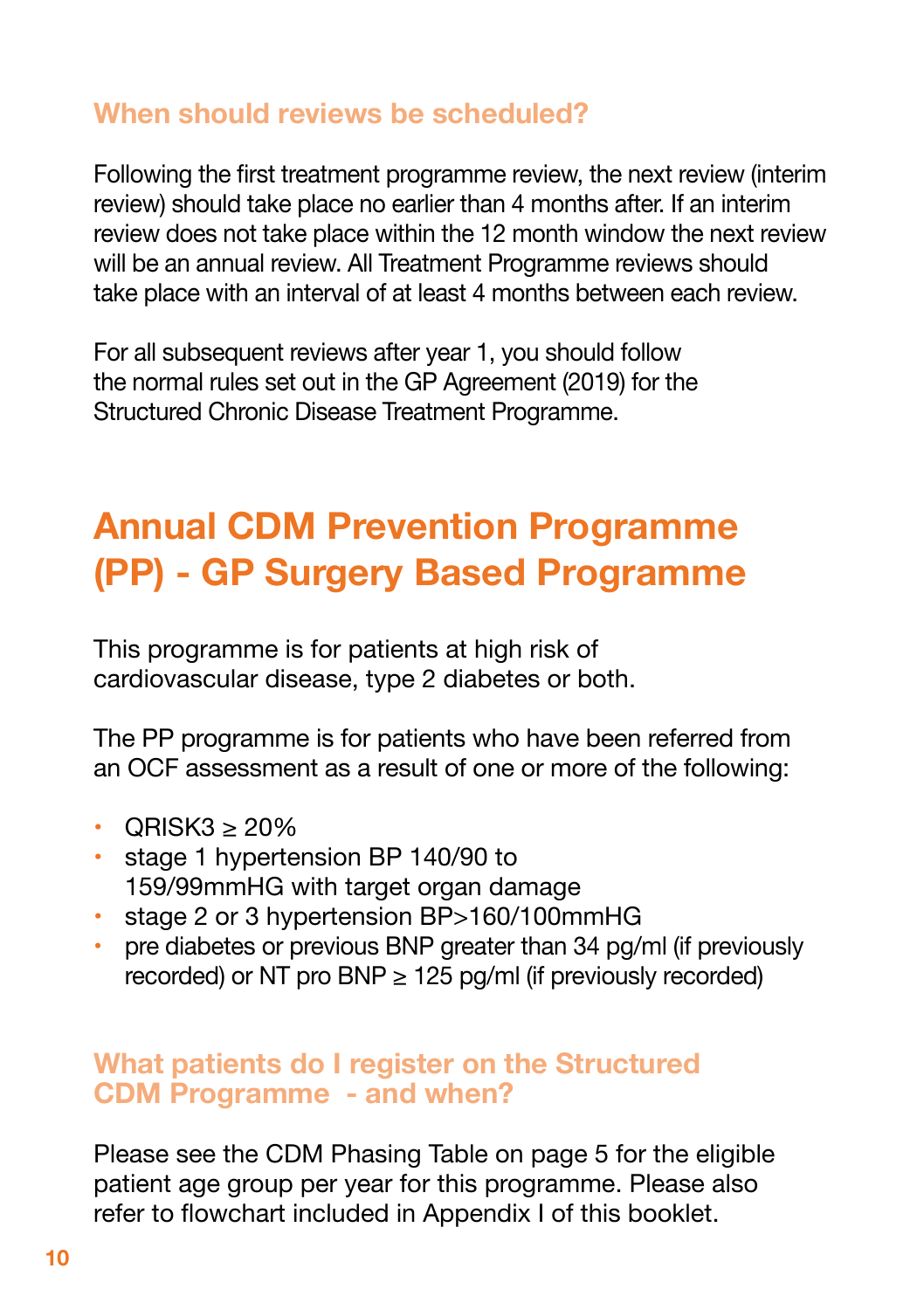## **What does the Prevention Programme (PP) involve?**

You need to do the first PP review within 4 months of the OCF assessment. You don't need to order new blood tests for the first PP review. However, if blood tests are more than three months old at the date of this first PP review or any future PP reviews they will need to be repeated ahead of the PP reviews being undertaken.

The programme includes one structured review consisting of one consultation with you and one with the practice nurse in every 12-month period. The patient can see both you (their GP) and your practice nurse during the same review or separately at different times.

You must make sure that there is a minimum 9 month gap between each PP review.

Any planned investigations should be carried out during the practice nurse consultation, before the patient has their consultation with you.

#### **In the reviews, you will need to cover:**

- **patient education**
- **preventative care**
- medication review
- a physical examination
- an individual care plan, which is agreed with the patient.

There is no charge to patients for any tests carried out as part of the review.

You should actively manage patients and record risk factors and interventions, such as for diabetes, hypertension and others. You should provide or refer patients to additional supports, for example smoking cessation or weight management supports.

You should refer patients diagnosed with prediabetes to the Diabetes Prevention Programme for pre-diabetic education.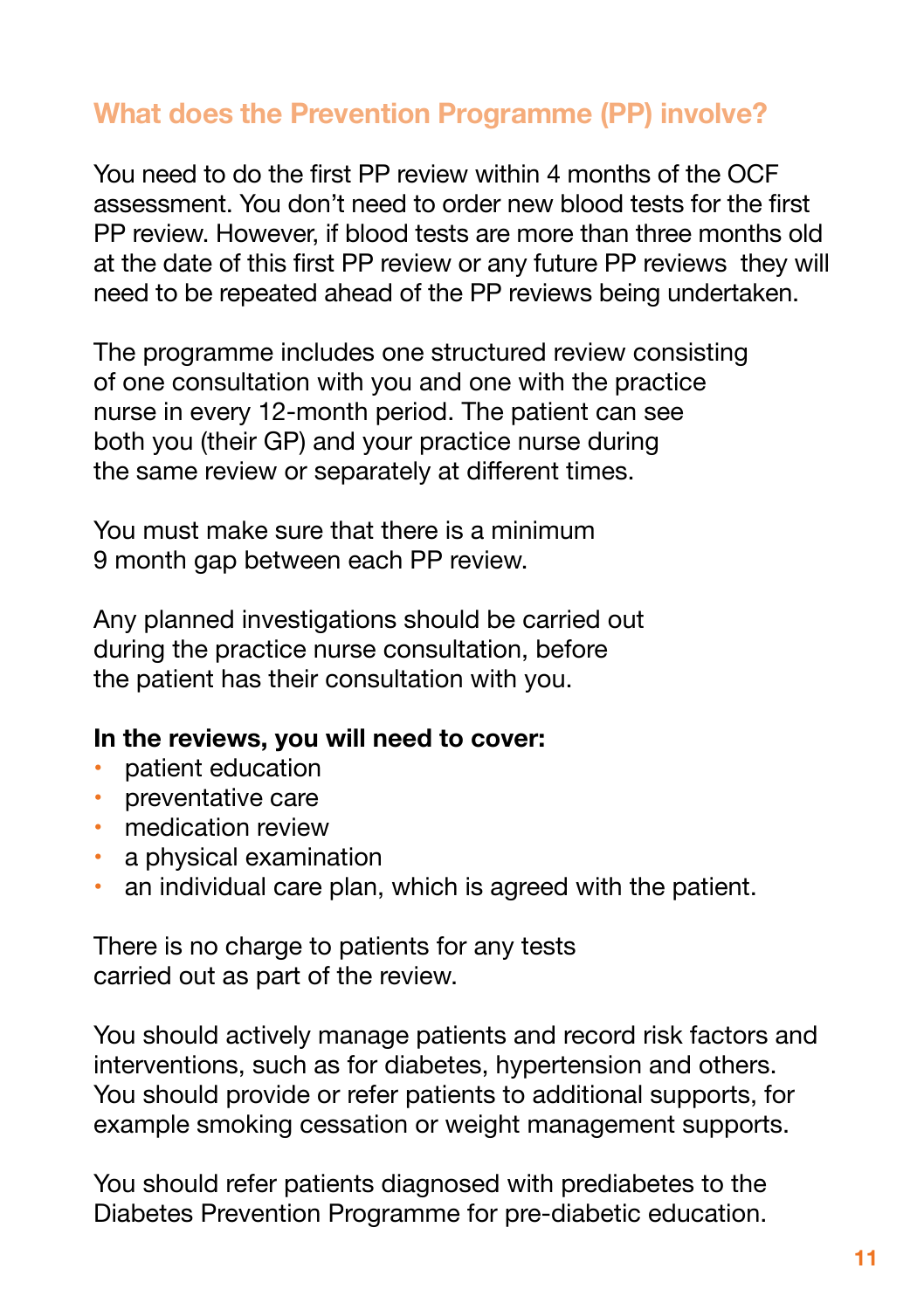#### **Can patients be registered on OCF, PP or Treatment programmes at the same time?**

No. A patient can only be registered in one element of the overall Structured CDM Programme (OCF, PP or Treatment Programme) at any one time. While a patient can be registered on the PP or Treatment Programme on the same day as an OCF Assessment takes place, the OCF assessment must be completed and subsequently submitted to the HSE prior to registration on PP or Treatment Programme being commenced.

#### **Do I keep patients on existing programmes for certain chronic diseases?**

No. You will need to move eligible patients who are registered under the Diabetes Cycle of Care and the Heartwatch Programme onto the Chronic Disease Management Programme.

## **Payments**

### **How much am I paid – and when?**

PCERS will remunerate you the relevant fee following receipt of each valid data return.

You can see the fee rates in HSE Circular NCO-01-2022. The modified CDM is remunerated at an agreed reduced rate by the PCERS.

#### **Will payments for existing programmes for chronic diseases stop?**

Yes. Payments for existing chronic disease management programmes will stop from the month that PCERS receives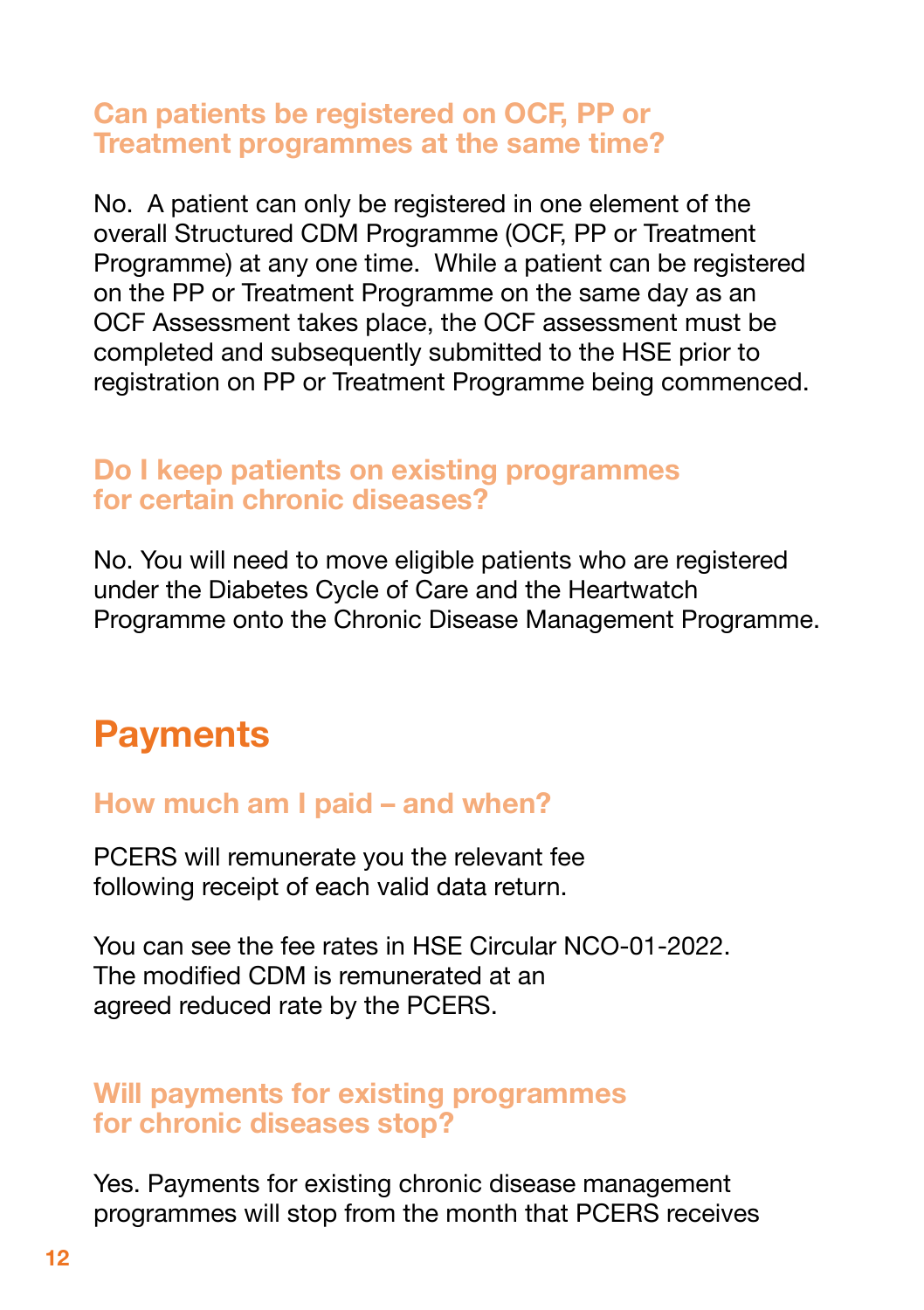your first CDM data. Remember to submit your data return as soon as possible after each CDM patient review you do.

For more detailed information, please refer to the HSE Circular NCO-01-2022 and to the GP Agreement (2019)

www.hse.ie/eng/about/who/gmscontracts/2019agreement

## **Supports available to you**

#### **What do I need to know about my software?**

Information entered into a CDM form in your software is saved even if it is not complete. You will be able to return to the form and change or add information.

However, after you select 'Submit', you cannot change details or add additional information to the form.

#### **Where do I get technical support for the CDM software?**

Your software vendor will be able to give you technical support for the CDM software. This includes upgrades.

**Socrates Tel:** 071 919 3600 **Email:** support@clanwilliamhealth.com

**Health One Tel:** 01 463 3098 **Email:** gpsupport@clanwilliamhealth.com **HPM Tel:** 01 463 3098 **Email:** gpsupport@clanwilliamhealth.com

**CompleteGP Tel:** 01 215 0292 **Email:** completegp@inventise.com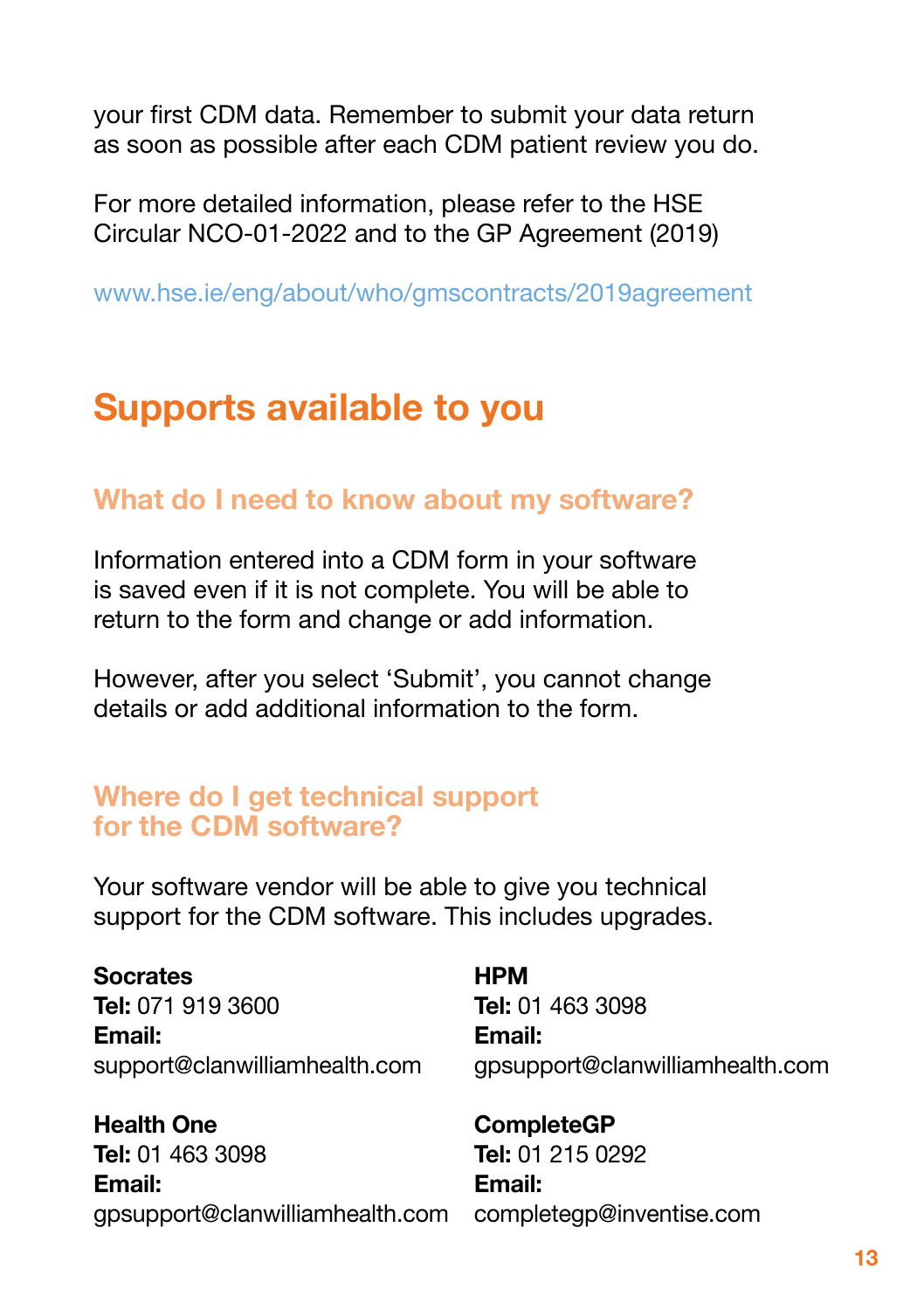### **Who do I contact for general information about the programme?**

#### **NCO**

**Tel:** 044 939 5519 **Email:** gp.agreement@hse.ie

### **Who do I contact for payment queries about the programme?**

## **PCERS Doctors Unit**

**Tel:** 01 864 7100 **Email:** pcrs.doctorsqueries@hse.ie

## **How do I order leaflets?**

- 1. Register on www.healthpromotion.ie
- 2. Log in.
- 3. In Category, select 'General Practice'.
- 4. In the keyword search box, type 'Chronic Disease' and click 'Go'.

#### **You can then order these leaflets or download them to print.**

- • **HPC01326** Chronic Disease Management (CDM) Programme – GP Information Booklet
- **HPC01327** Chronic Disease Treatment Programme – Patient Information Leaflet
- • **HPC01400** Chronic Disease Prevention Programme – Patient Information Leaflet
- • **HPC01328** Chronic Disease Management (CDM) Programme Privacy Statement Poster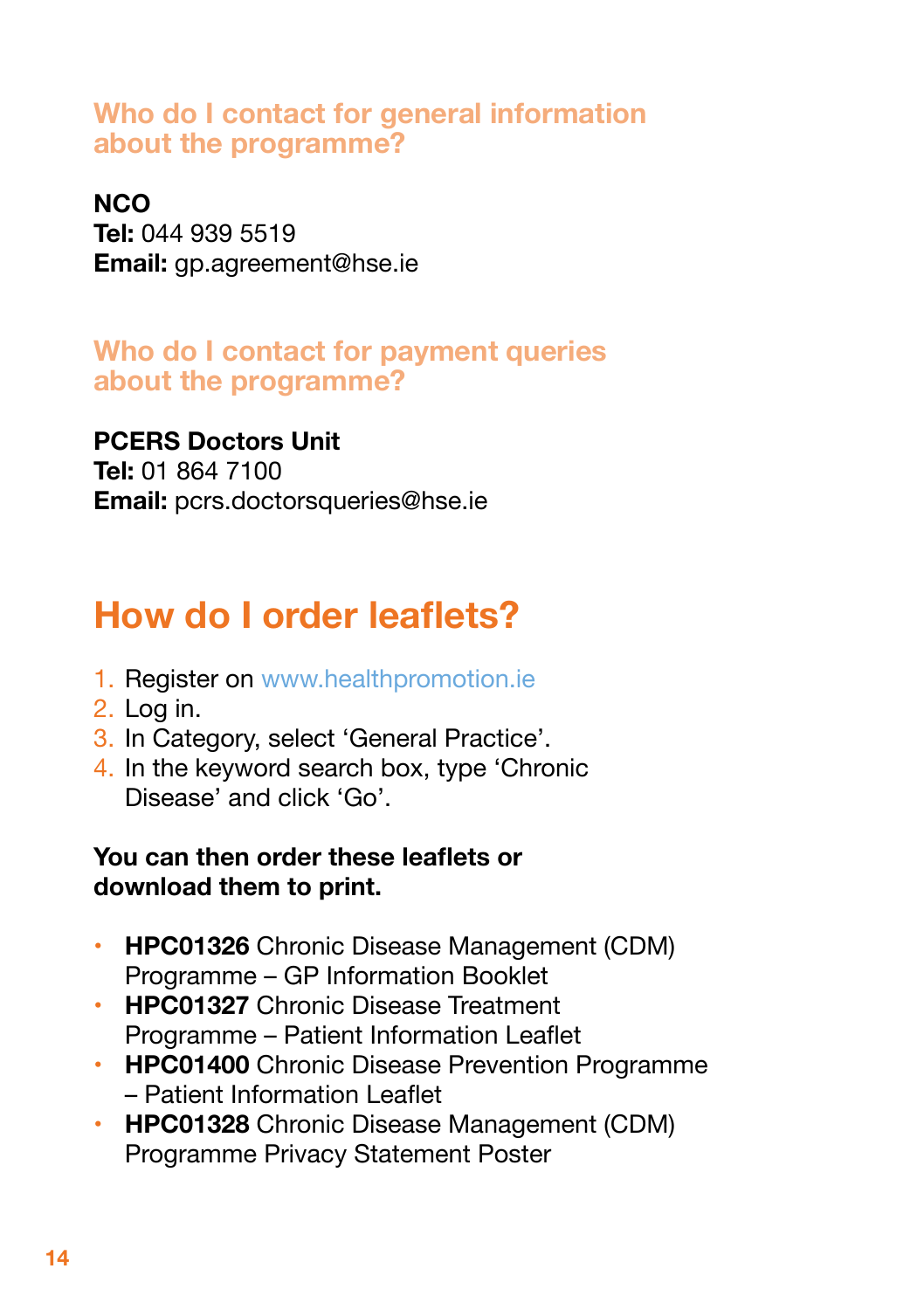## **Key Rules - OCF and PP**

Patients opportunistically diagnosed with a chronic disease should move into the CDM treatment programme. The patient can be registered on the CDM treatment programme on the same day as the OCF review.

Following an OCF assessment, high risk patients should be enrolled in the Prevention Programme. The patient can be registered on the Prevention Programme on the same day as the OCF review.

Once enrolled on either the PP or CDM Treatment programme a patient will not require any future OCF assessments. No further payments for OCF exams submitted will be processed once the patient has moved onto the PP or Treatment programme.

If a patient moves from the PP to the CDM Treatment programme they will no longer require any future PP reviews. No further payments for PP exams submitted will be processed, once the patient has moved onto the treatment programme.

**Use the key rules for OCF and PP with the flowchart 'Overview: How patients can move between programmes' on page 16.**